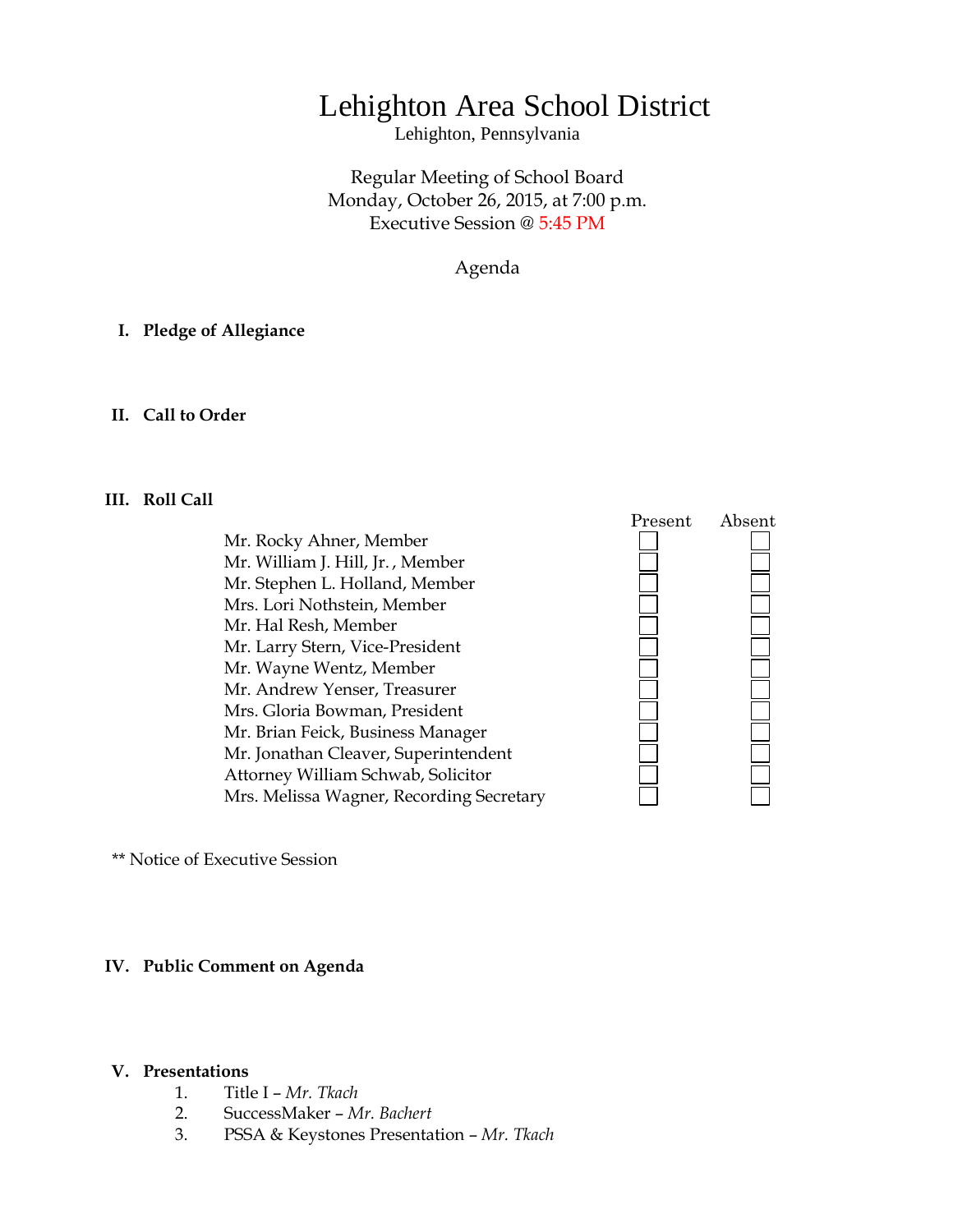## **VI. Communications**

- 1. Superintendent's Report *Mr. Cleaver*
- 2. Finance Report *Mr. Feick*
- 3. Student Representative Report (*will begin in November*)
- 4. Board President's Report *Mrs. Bowman*
- 5. Lehighton Memorial Library Report *Mrs. Nothstein*
- 6. Legislative Policy Committee of PSBA Report *Mr. Ahner*
- 7. Title I Advisory Committee Report *Mrs. Bowman*
- 8. CCTI Report *Mr. Yenser*
- 9. CLIU Report *Mr. Wentz*
- 10. Solicitor's Report *Attorney William Schwab*
- 11. Building/Grounds Report *Mr. Wentz*
- 12. LCCC *– Mr. Krause*
- 12. Academic Affairs Committee Report *Mrs. Bowman*
- 13. Policy Committee Report *Mrs. Bowman*
- 14. Athletic Committee Report *Mr. Wentz - Presentation*
- 15. Wellness Committee Report *Mr. Ahner*

## **VII. Approval of Minutes**

| A.        | 21, 2015, regular meeting. | MOTION by , SECONDED by | to approve the Minutes of the September                         |
|-----------|----------------------------|-------------------------|-----------------------------------------------------------------|
|           |                            |                         | $(Enc. 1 - White)$                                              |
|           |                            |                         | VOTE: YES - NO - NO - ABSENT - ABSTENTIONS -                    |
| <b>B.</b> | 2015, workshop meeting.    | MOTION by , SECONDED by | to approve the Minutes of the October 12,<br>$(Enc. 2 - White)$ |
|           | VOTE: YES -                | $NO -$                  | <b>ABSTENTIONS -</b><br>ABSENT -                                |

### **VIII. Financial Matter**

A. MOTION by , SECONDED by to approve the Lehighton Area Middle School Activities Fund and Lehighton Area High School Activities Fund for September 2015.

(Enc. 3 - Gold)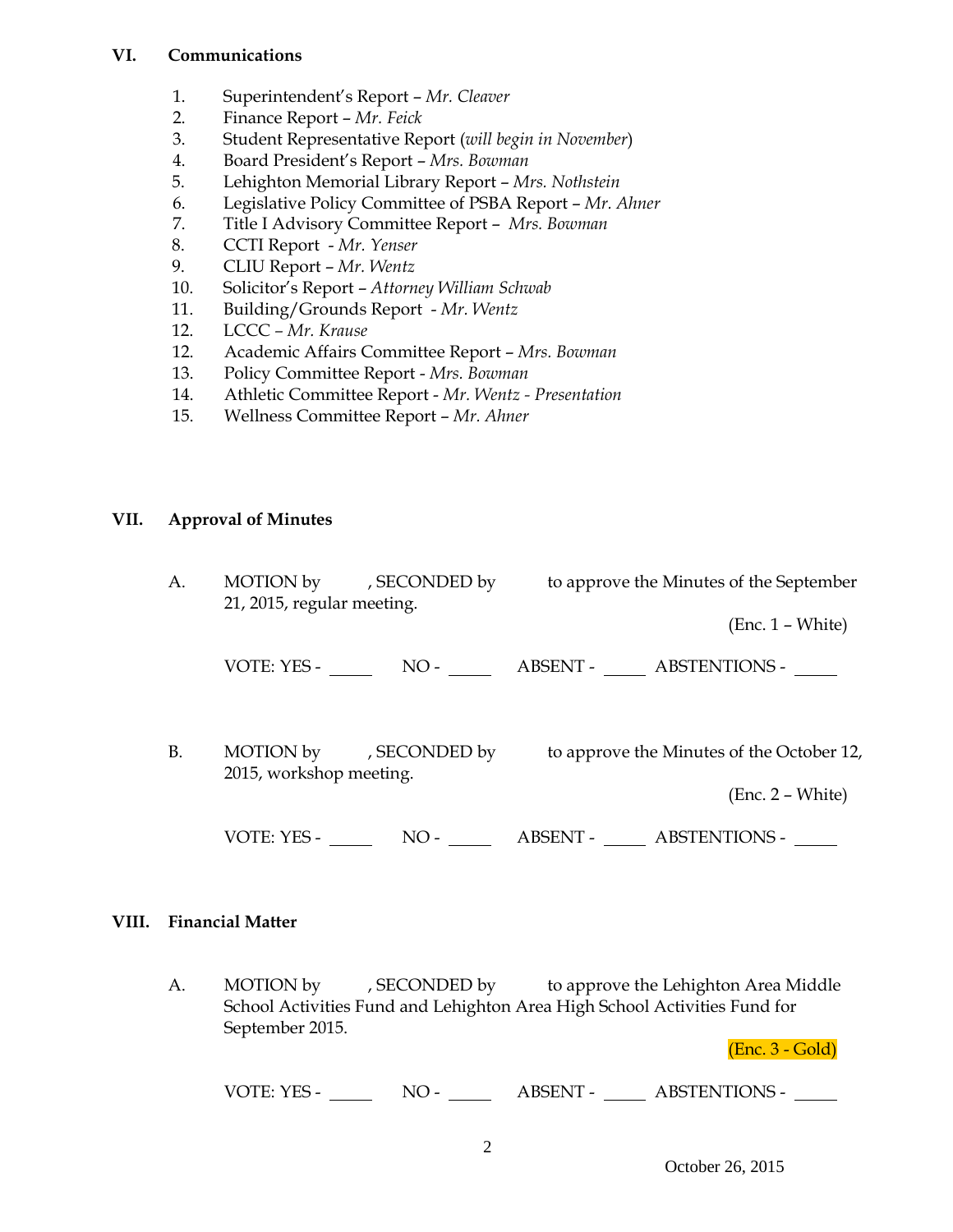(Enc. 4 - Blue)

| General Fund                         |    | \$2,725,458.98 |
|--------------------------------------|----|----------------|
| --Benefits                           | S  | 576,560.00     |
| --Payroll (September) \$1,285,963.01 |    |                |
| --Debit Card                         | \$ | 995.02         |
| Food Service Fund                    | \$ | 88,570.56      |
| Capital Reserve                      | \$ |                |
| Athletic Fund                        | S  | 260,386.02     |
| Capital Proj. Funds                  | \$ | 943.76         |
| Total                                |    | 4,938.877.35   |

Note: Members with questions or requesting a copy of any payment, please contact the Business Office prior to the scheduled meeting.

VOTE: YES - NO - NO - ABSENT - ABSTENTIONS -

C. MOTION by , SECONDED by upon recommendation of the Finance Committee, to approve payment of the following projects from the Un-Restricted Fund Balance:

| 1. Barry Isett & Associates, Inc. -<br>Stadium (August 1-31, 2015)           | \$5,753.97         |
|------------------------------------------------------------------------------|--------------------|
|                                                                              | $(Enc. 5 - Green)$ |
|                                                                              |                    |
| 2. Barry Isett & Associates, Inc. -<br>Stadium Design (August 1-31, 2015)    | \$21,919.88        |
|                                                                              | $(Enc. 6 - Green)$ |
|                                                                              |                    |
| 3. Barry Isett & Associates, Inc. -<br>Stadium (September 1-30, 2015)        | \$14,477.70        |
|                                                                              | $(Enc. 7 - Green)$ |
|                                                                              |                    |
| 4. Barry Isett & Associates, Inc. -<br>Stadium Design (September 1-30, 2015) | \$26,286.01        |
|                                                                              | $(Enc. 8 - Green)$ |
| NO - _________ ABSENT - ______ ABSTENTIONS - _____<br>VOTE: YES -            |                    |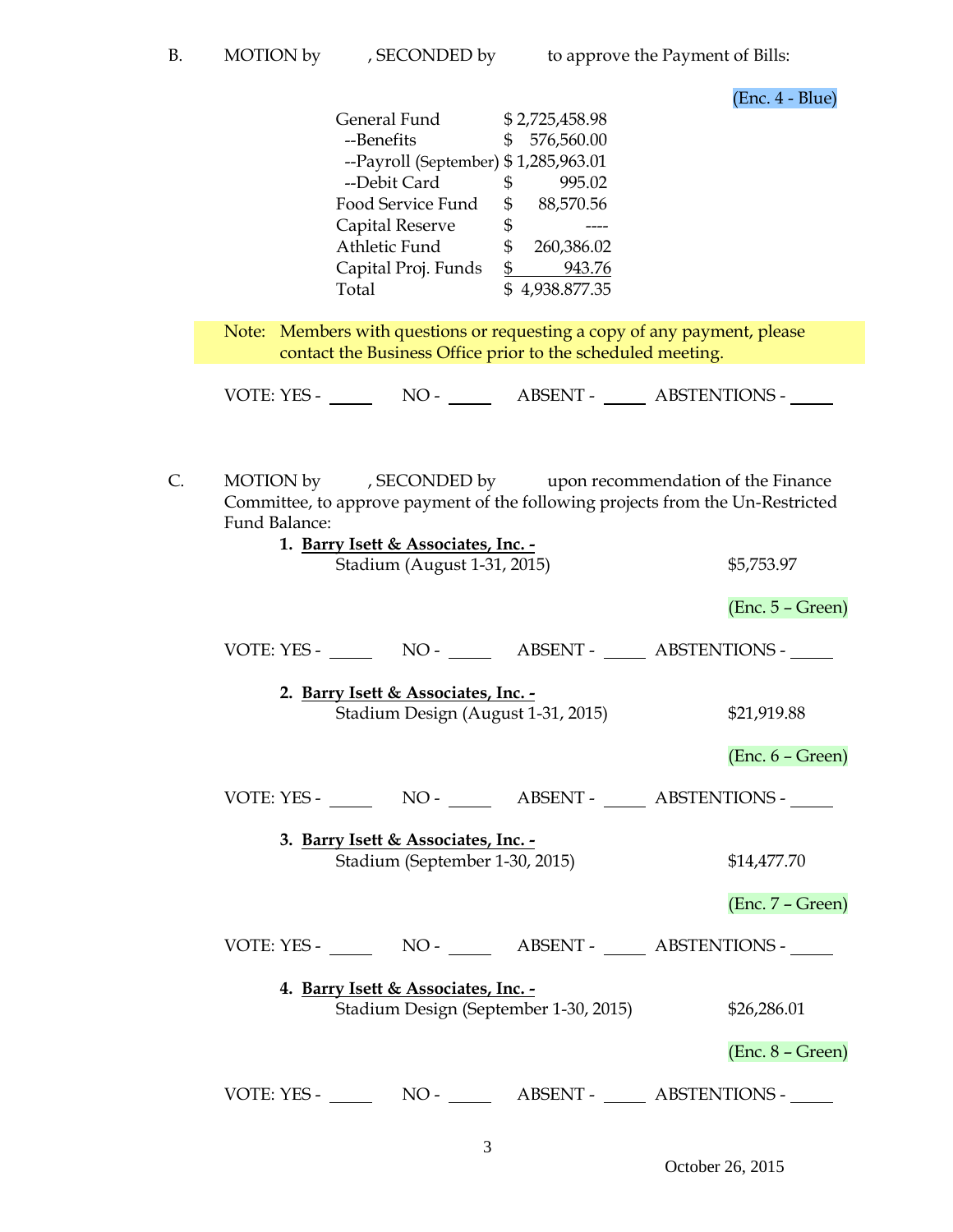|    | 5. Recommended by Barry Isett & Associates, Inc. for payment of<br>Application #2 to Pagoda Electric, Inc. pending verified payroll and<br>solicitor review                                               |                     |  |
|----|-----------------------------------------------------------------------------------------------------------------------------------------------------------------------------------------------------------|---------------------|--|
|    | Stadium (September 16-30, 2015)                                                                                                                                                                           | \$136,800.00        |  |
|    |                                                                                                                                                                                                           | $(Enc.9 - Green)$   |  |
|    | VOTE: YES - NO - NO - NO - ABSENT - ABSTENTIONS -                                                                                                                                                         |                     |  |
|    | 6. Recommended by Barry Isett & Associates, Inc. for payment of<br>Application #4 CMG of Easton, Inc. pending verification of certified<br>payroll and solicitor review<br>Stadium (September 1-30, 2015) | \$1,261,025.80      |  |
|    |                                                                                                                                                                                                           | $(Enc. 10 - Green)$ |  |
|    | VOTE: YES - NO - NO - ABSENT - ABSTENTIONS -                                                                                                                                                              |                     |  |
|    | 7. Recommended by Barry Isett & Associates, Inc. for payment of<br>Application #2 Master Mechanical Corp. pending verification of                                                                         |                     |  |
|    | certified payroll and solicitor review<br>Stadium (September 1-30, 2015)                                                                                                                                  | \$9,765.00          |  |
|    |                                                                                                                                                                                                           | (Enc. 11 - Green)   |  |
|    | VOTE: YES - NO - NO - NO - ABSENT - ABSTENTIONS -                                                                                                                                                         |                     |  |
| D. | MOTION by , SECONDED by upon recommendation of the Finance<br>Committee, to approve payment on the following projects from the corresponding<br>construction accounts:                                    |                     |  |
|    | 1. Quandel:<br>Middle School (September 1-30, 2015)<br>Design and Construction of the High School,<br>Middle School and Elementary School                                                                 | \$4,750.00          |  |
|    |                                                                                                                                                                                                           | $(Enc. 12 - Green)$ |  |
|    |                                                                                                                                                                                                           |                     |  |
|    | 2. EI Associates:<br>LEED Services MS (March 2015-June 2017)                                                                                                                                              | \$46,711.54         |  |
|    |                                                                                                                                                                                                           | $(Enc. 13 - Green)$ |  |
|    |                                                                                                                                                                                                           |                     |  |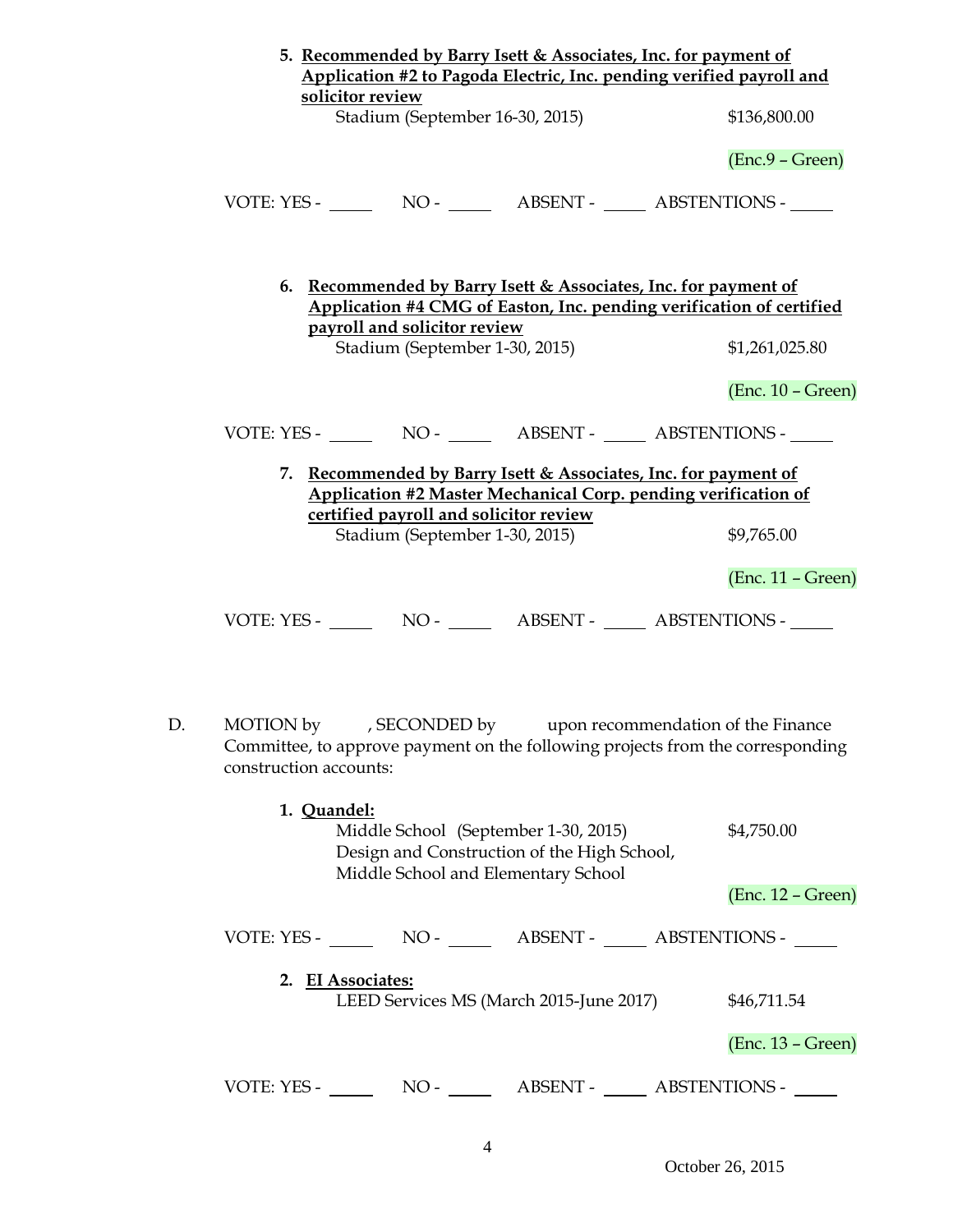# **3. EI Associates:** LEED Services HS (March 2015-September 2017) \$45,387.10 (Enc. 14 – Green) VOTE: YES - NO - NO - ABSENT - ABSTENTIONS -**4. EI Associates:** Design and Construction of Middle School - Bidding 50% complete/Construction Phase

25% complete \$126,585.00

VOTE: YES - NO - ABSENT - ABSTENTIONS - **5. EI Associates:** Design and Construction of High School - Bidding 50% complete/Construction Phase 25% complete \$144,724.50 (Enc. 16 – Green) VOTE: YES - NO - NO - ABSENT - ABSTENTIONS -**6. JMSI:** JMSI Environmental Middle School Asbestos Abatement project design. Completion of asbestos abatement project management and associated air monitoring as outlined. Invoice #0915-21 Total \$3,550.00 less the 3% Amount to pay \$3,443.50 (Enc. 17 – Green) VOTE: YES - NO - NO - ABSENT - ABSTENTIONS -**7. Trane U.S. Inc.** Payment for the Energy Audit completed by Trane U.S. Inc. for the Lehighton Area High School Application #1 (first and final payment) of Invoice #35684717 pending solicitor review. Audit Reports on file at LASD Business Office.

\$47,330.00

(Enc. 18 – Green)

(Enc. 15 – Green)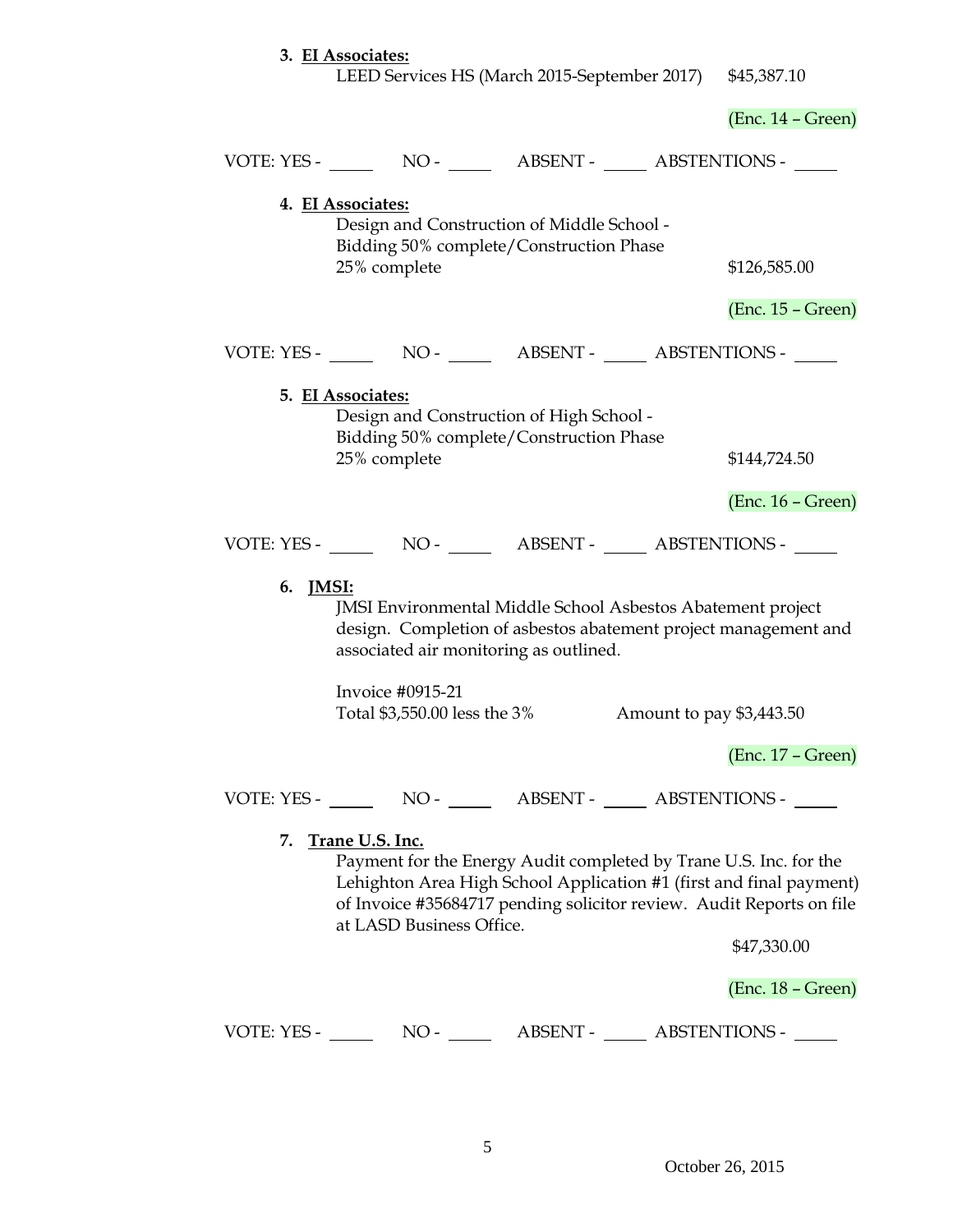|    | 8. Trane U.S. Inc.<br>Payment for the Energy Audit completed by Trane U.S. Inc. for the<br>Lehighton Area Middle School Application #1 (first and final<br>payment) of Invoice #35684717 pending solicitor review. Audit         |                     |
|----|----------------------------------------------------------------------------------------------------------------------------------------------------------------------------------------------------------------------------------|---------------------|
|    | Reports on file at LASD Business Office.                                                                                                                                                                                         | \$36,000.00         |
|    |                                                                                                                                                                                                                                  | $(Enc. 19 - Green)$ |
|    |                                                                                                                                                                                                                                  |                     |
|    | 9. Barry Isset & Associates Inc.<br>Pump Station Improvements, LASD High School<br>Invoice #0100328                                                                                                                              | \$57.50             |
|    |                                                                                                                                                                                                                                  | $(Enc. 20 - Green)$ |
|    |                                                                                                                                                                                                                                  |                     |
| Е. | MOTION by , SECONDED by<br>to approve the following reports:<br>a. Revenue Report<br>b. Budget Report<br>c. Treasurer's Reports<br>1. General Fund<br>2. Capital Reserve Fund<br>3. Capital Project Fund<br>4. Food Service Fund | $(Enc. 21 - Green)$ |
| F. | MOTION by , SECONDED by to approve exemptions from Per                                                                                                                                                                           |                     |
|    | Capita and/or Occupational Tax per the attached list.                                                                                                                                                                            | (Enc. 22 – Green)   |
|    |                                                                                                                                                                                                                                  |                     |
| G. | MOTION by , SECONDED by to approve Occupational Tax<br>Assessment Changes as per the attached list.                                                                                                                              | $(Enc. 23 - Green)$ |
|    |                                                                                                                                                                                                                                  |                     |

October 26, 2015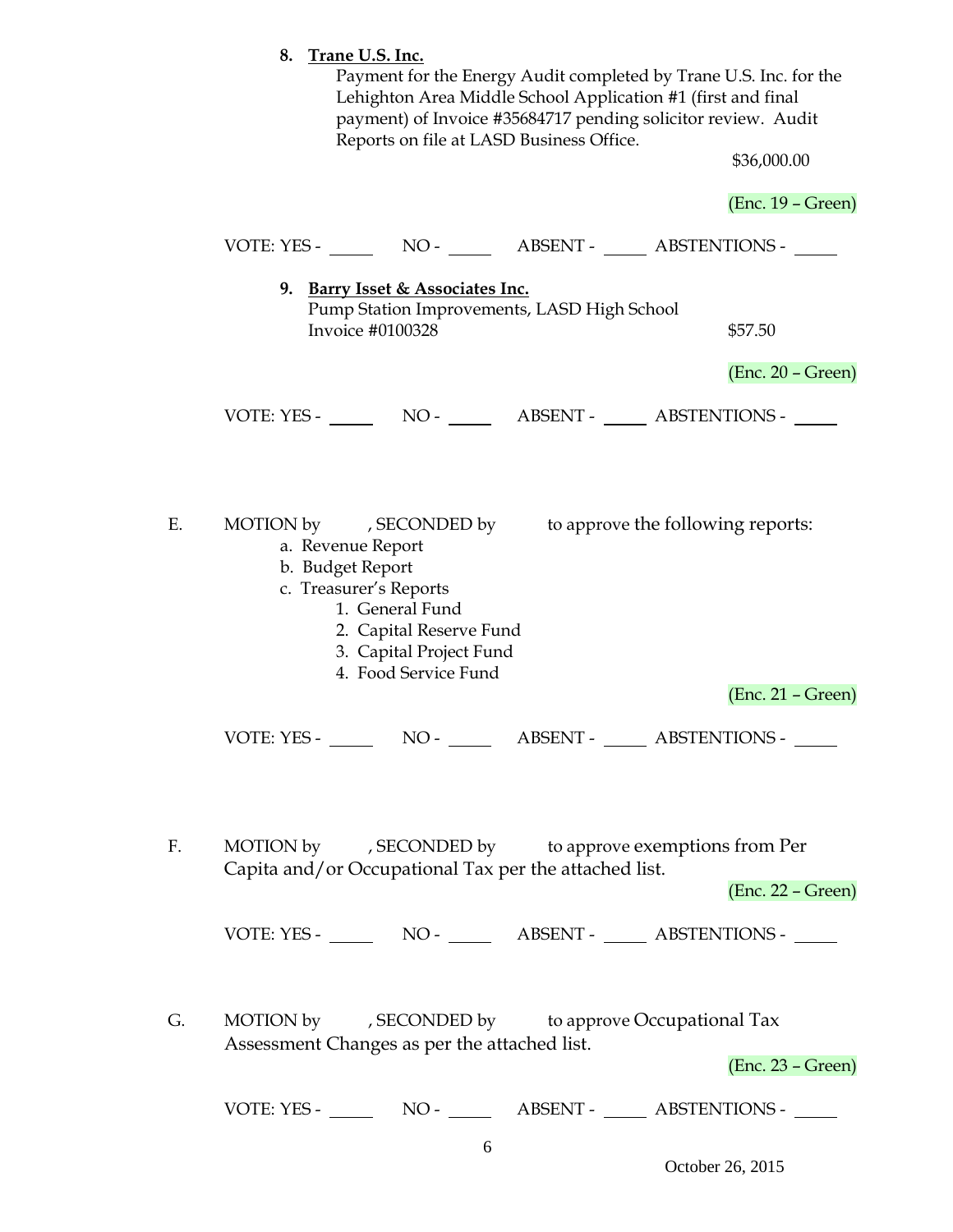H. MOTION by , SECONDED by to refund the Homestead Reduction for year 2015 in the amount of \$254.43 to Richard & Barbara Schnell as per the September 24, 2015, Carbon County Board of Assessment and Revision of Taxes letter approving the reduction.

VOTE: YES - NO - NO - ABSENT - ABSTENTIONS -

I. MOTION by , SECONDED by to refund Real Estate Tax for year 2015 in the amount of \$222.88 to East Penn Township.

VOTE: YES - NO - NO - ABSENT - ABSTENTIONS -

J. MOTION by , SECONDED by , to approve **Tina Holmes** and **Brian Feick** to attend the Annual PASBO Conference in Hershey, PA, from March 8-11, 2016, at a cost not to exceed **\$1,800.00.** Funds through the 2015-16 Business Department Budget.

VOTE: YES - NO - NO - ABSENT - ABSTENTIONS -

K. MOTION by , SECONDED by , to approve **Kyle Spotts** to attend the 49<sup>th</sup> Annual Pennsylvania State Athletic Directors Association Conference at the Hershey Lodge in Hershey, PA, from March 15-18, 2016, at a cost not to exceed **\$1,000.00.** Funds through the 2015-16 Athletic Department Budget.

VOTE: YES - NO - NO - ABSENT - ABSTENTIONS -

L. MOTION by , SECONDED by , to approve the following Track & Field Coaches, **James Blakeslee, Leon Brong, Bernard Shea, Darren Frehulfer, Amber Konek,** and **Jennifer Tracy** to attend the 33rd Annual U.S. All-Star Track & Field & Cross Country Clinic at the Tropicana Resort in Atlantic City, NJ, from December 2- 4, 2015, at a budgeted cost not to exceed **\$1,000.00.** Funds through the 2015-16 Athletic Department Budget.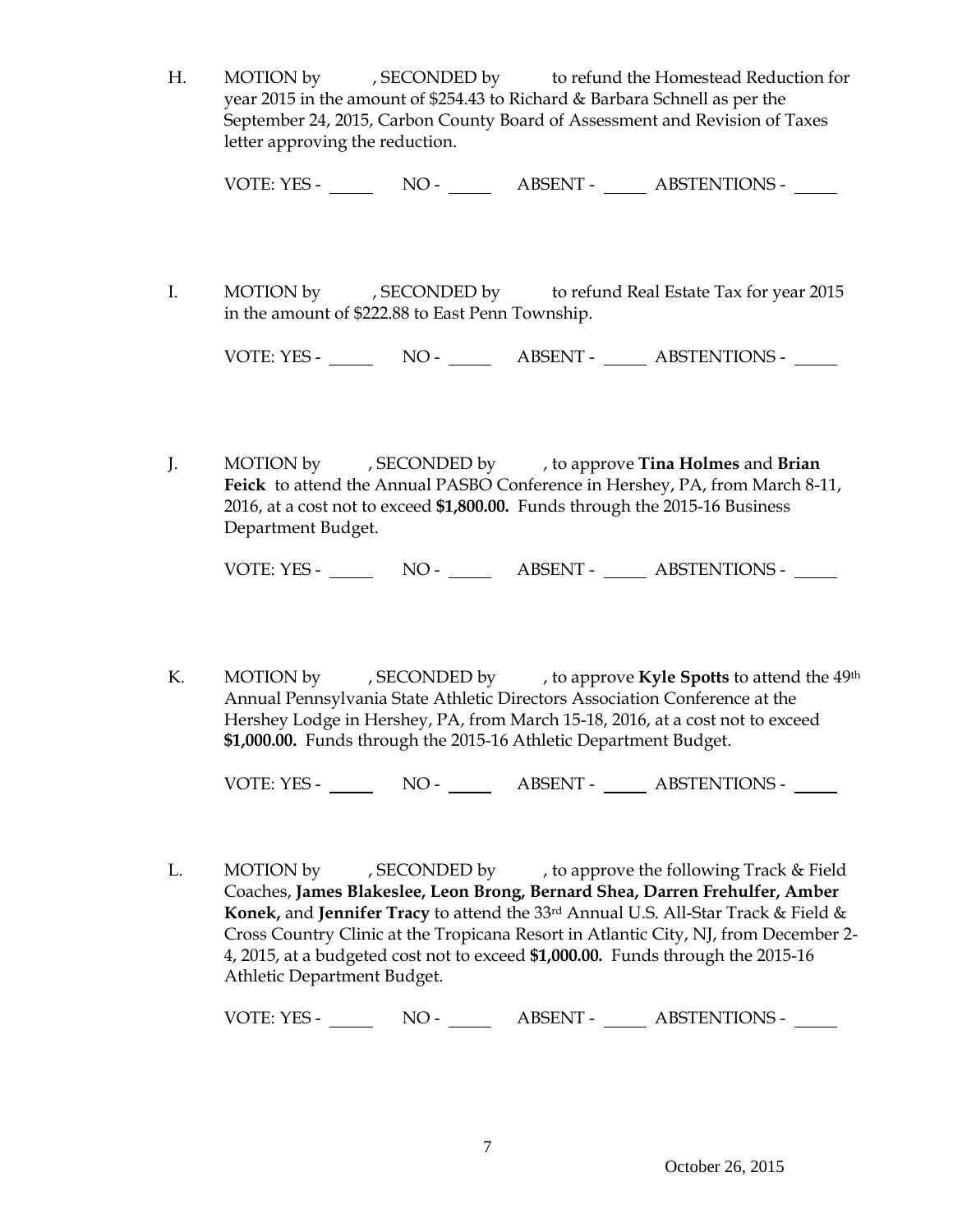M. MOTION by , SECONDED by to approve the East Penn and Franklin Elementary buildings to each send a team of three (3) students plus an advisor to the Tech Wizards program through the I.U. at a cost of **\$350.00**/team to be funded through the Technology Department.

VOTE: YES - NO - NO - ABSENT - ABSTENTIONS -

### **IX. Personnel**

A. MOTION by , SECONDED by to approve the attached list of candidates for the **2015-2016 Substitute** list pending clearances.

(Enc. 24– Purple)

VOTE:YES - NO - NO - ABSENT - ABSTENTIONS -

B. MOTION by , SECONDED by to approve the **2015–2016 Extra-Curricular & Athletic** hires (per attachments) pending clearances.

(Enc. 25 – Purple)

VOTE: YES - NO - ABSENT - ABSTENTIONS -

C. MOTION by , SECONDED by to approve the following requests for pre-approval of courses/Programs of Study for continuing education: **1. Jessica Gasper -** March 14-May 4, 2016/ED 512: Social Foundations **2. Jessica Gasper** - March 14-May 4, 2016/ED 511: Psychological Foundations **3. Angela Harris** - January 19-May 7, 2016/ Theoretic Models of Reading &

VOTE: YES - NO - ABSENT - ABSTENTIONS -

- D. MOTION by , SECONDED by to acknowledge FMLA leaves for the following employees, not to exceed 12 weeks:
	- **1. Employee #1004** effective September 25, 2015

**Literacy** 

**2. Employee #895** – effective November 16, 2015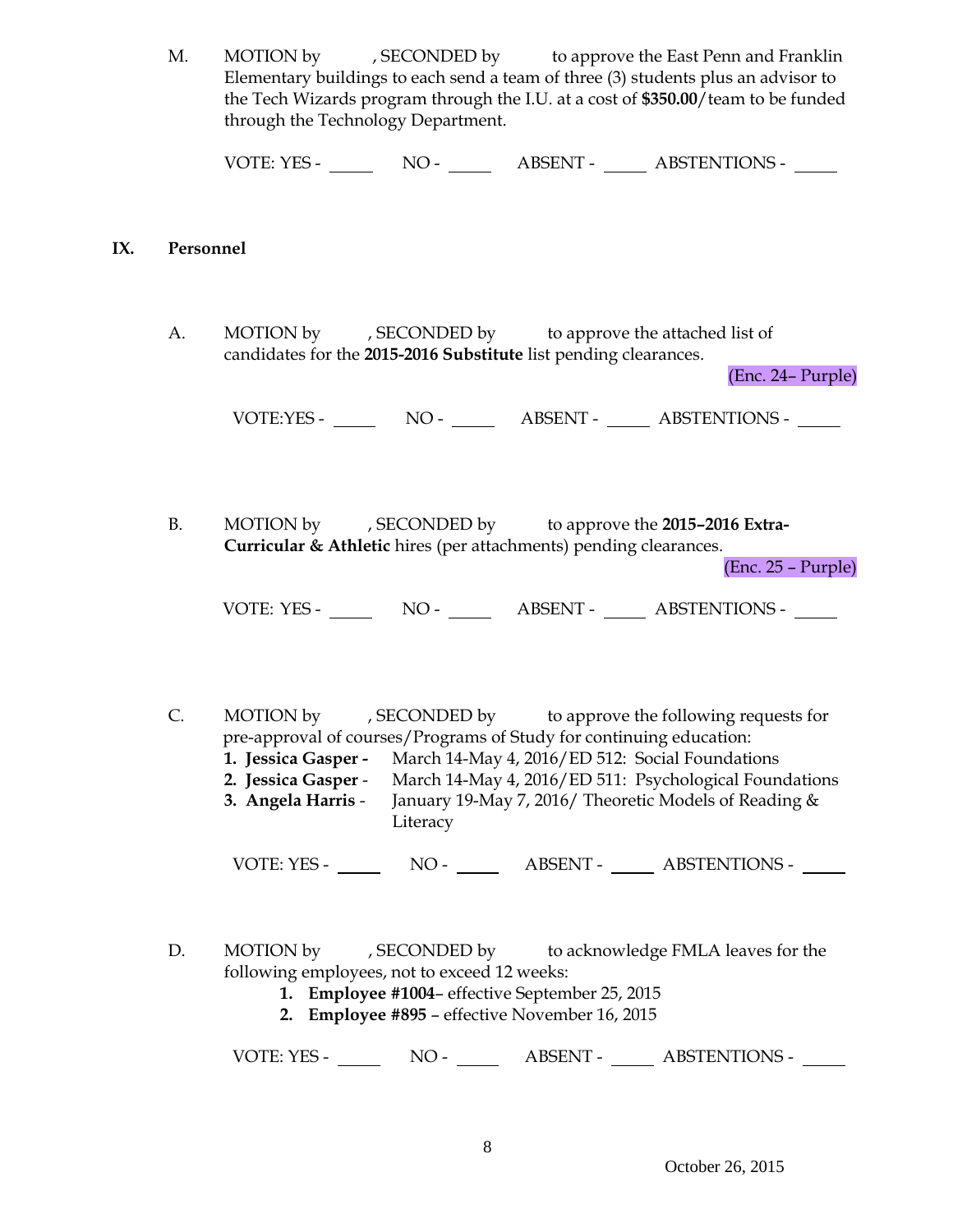- E. MOTION by , SECONDED by to accept the resignation of the following personnel:
	- 1. **Joy Smith** Paraprofessional effective September 21, 2015
	- 2. **Carolyn Long** Lunch-Time Aide effectively October 2, 2015
	- 3. **Mary Ellen Truhe** Lunch-Time Aide effective December 23, 2015
	- 4. **Maria Costenbader** Part-Time Cafeteria effective September 25, 2015

VOTE: YES - NO - NO - ABSENT - ABSTENTIONS -

- F. MOTION by , SECONDED by to approve the recommendation to hire the following employees in accordance with the respective contracts, pending clearances:
	- 1. **Amy Rutan** Lunch-Time Aide **(\$7.25/hour)**
	- 2. **Kathy Carreras** Lunch-Time Aide **(\$7.25/hour)**
	- 3. **Evelyn Jordan** Lunch-Time Aide **(\$7.25/hour)**
	- 4. **Susan McHale**  Lunch-Time Aide (**\$7.25/hour)**
	- 5. **Kelli Carpenter** Paraprofessional Prorated Step 1 **(\$15,051)**
	- 6. **Christina Bravo** Paraprofessional Prorated Step 1 (**\$15,051)**

VOTE: YES - NO - NO - ABSENT - ABSTENTIONS -

## **X. Miscellaneous**

A. MOTION by , SECONDED by to approve that all submittals by EI Associates, on behalf of the school district requiring Lehighton Borough review and/or approval, will be reviewed and approved by district solicitor prior to final submission.

VOTE: YES - NO - ABSENT - ABSTENTIONS -

B. MOTION by , SECONDED by to approve Homebound Instruction for Student **#55362**. VOTE: YES - NO - ABSENT - ABSTENTIONS -

October 26, 2015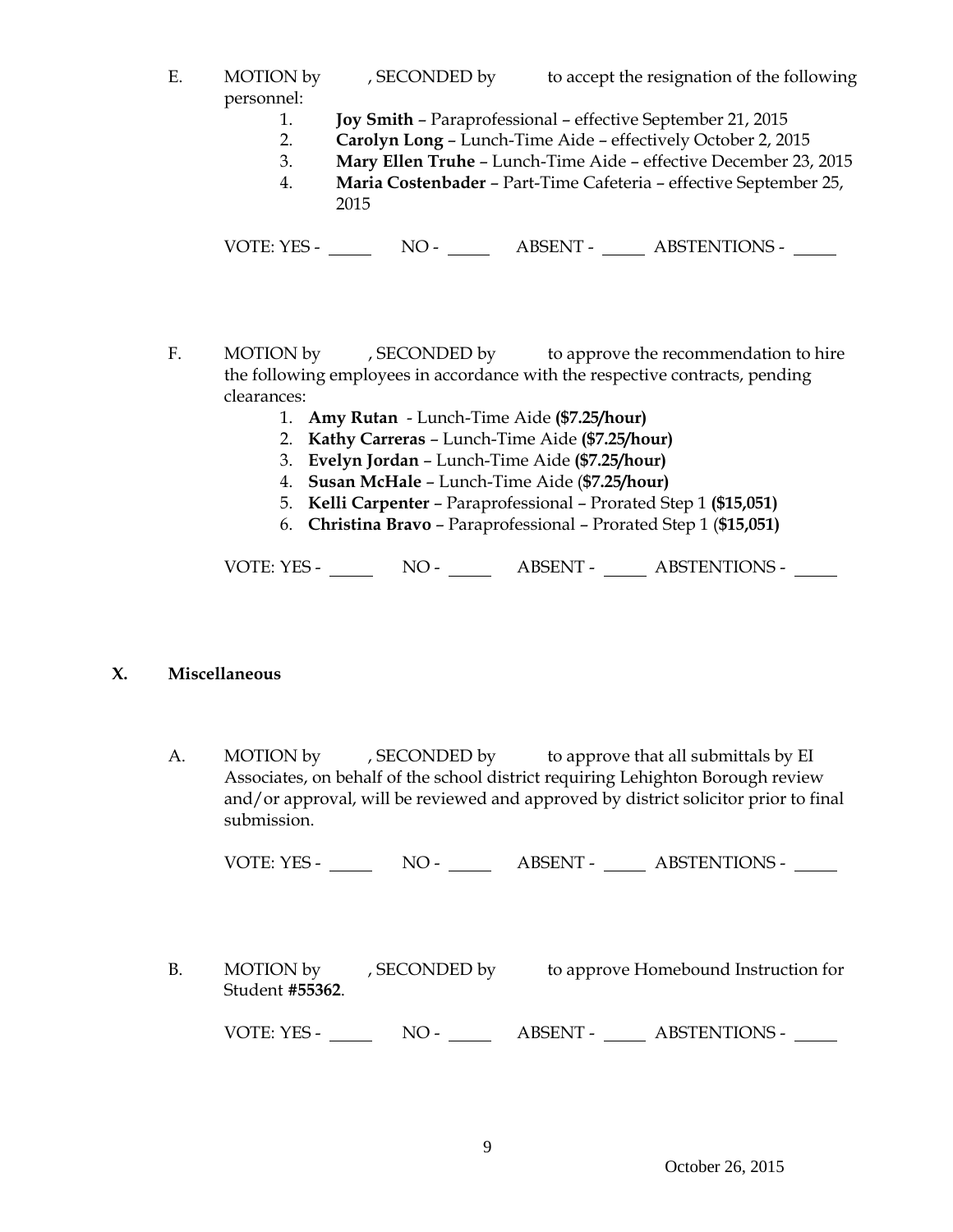C. MOTION by , SECONDED by to approve Homebound Instruction for Student **#52138**.

VOTE: YES - NO - NO - ABSENT - ABSTENTIONS -

D. MOTION by , SECONDED by to approve the following High School Scholarships to be added to the District's General Scholarship Fund beginning with the 2015-2016 school year:

- 1. Matthew D. DePue Indian Pride Band Scholarship
- 2. Butch Rodgers Softball Scholarship

- E. MOTION by , SECONDED by to approve the following School Enrichment Journey requests:
	- **1. Selected 7th & 8th Grade Students (4) (A. Rex, A. Tobash)** October 27, 2015 (7:45 a.m.-1:45 p.m.) – to travel to company assigned for "What's So Cool About Manufacturing?" – group video
	- **2. Tech Wizards (A. Harris)** November 8, 2015, December 14, 2015, January 8, 2016, and March 11, 2016 (9:00 a.m.-2:00 p.m.) – to travel to CLIU #21, Schnecksville
	- **3. Selected 8th Grade Music Students (L**. **Welkey)** March 8, 2016 (10:30 a.m.-2:00 p.m.) – to travel to Central Moravian Church, Bethlehem, PA
	- **4. LAMS 7/8 Chorus (L**. Welkey) May 2016 (8:00 a.m.-7:00 p.m.) to travel to New York City
	- **5. 8th Grade ACE Team (S**. **McElvar)** February 2016 (7:15 a.m.-3:30 p.m.) to travel to Northwestern Lehigh Middle School
	- **6. Jazz Ensemble (T**. **Weidner)** March 11, 2016 (5:00 p.m.-11:30 p.m. ) to travel to Northeast Middle School, Bethlehem, PA
	- **7. Jazz Ensemble (T**. **Weidner)** March 18, 2016 (5:00 p.m.-11:30 p.m.) to travel to Broughal Middle School, Bethlehem, PA
	- **8. 6th Sense Team (S**. **McElvar, S. Hoffman)** April 2016 (7:25 a.m.-3:30 p.m.) to travel to Panther Valley High School
	- **9. 6th Grade Chorus (up to 6 students) (T**. **Weidner)** April 8, 2016 (7:00 a.m.-6:00 p.m.) – to travel to Saucon Valley Middle School, Hellertown, PA
	- **10. 5th & 6th Grade Band (T**. **Weidner)** May 6 or May 20, 2016 (3:30 p.m.-10:00 p.m.) – to travel to Reading, PA
	- **11. MS Drama Students (L**. **Welkey)** May 11, 2016 (7:30 a.m.-7:00 p.m.) to travel to New York City
	- **12. 5th & 6th Grade Band (up to 4 students) (T**. **Weidner)** May 13, 2016 (11:00 a.m.- 9:00 p.m. – to travel to Schuylkill Haven High School
	- **13. Grade 1 - Shull David (J. Matika, M. Petit-Clair, M. Schaffer)** May 18, 2016 (8:35 a.m.-2:00 p.m.) – to travel to Zoellner Arts Center, Bethlehem, PA and Lehighton Grove
	- **14. Grade 1- Mahoning (S. Rodgers, N. Hydro)**  May 18, 2016 (8:35 a.m.-2:00 p.m.) – to travel to Zoellner Arts Center, Bethlehem, PA and Lehighton Grove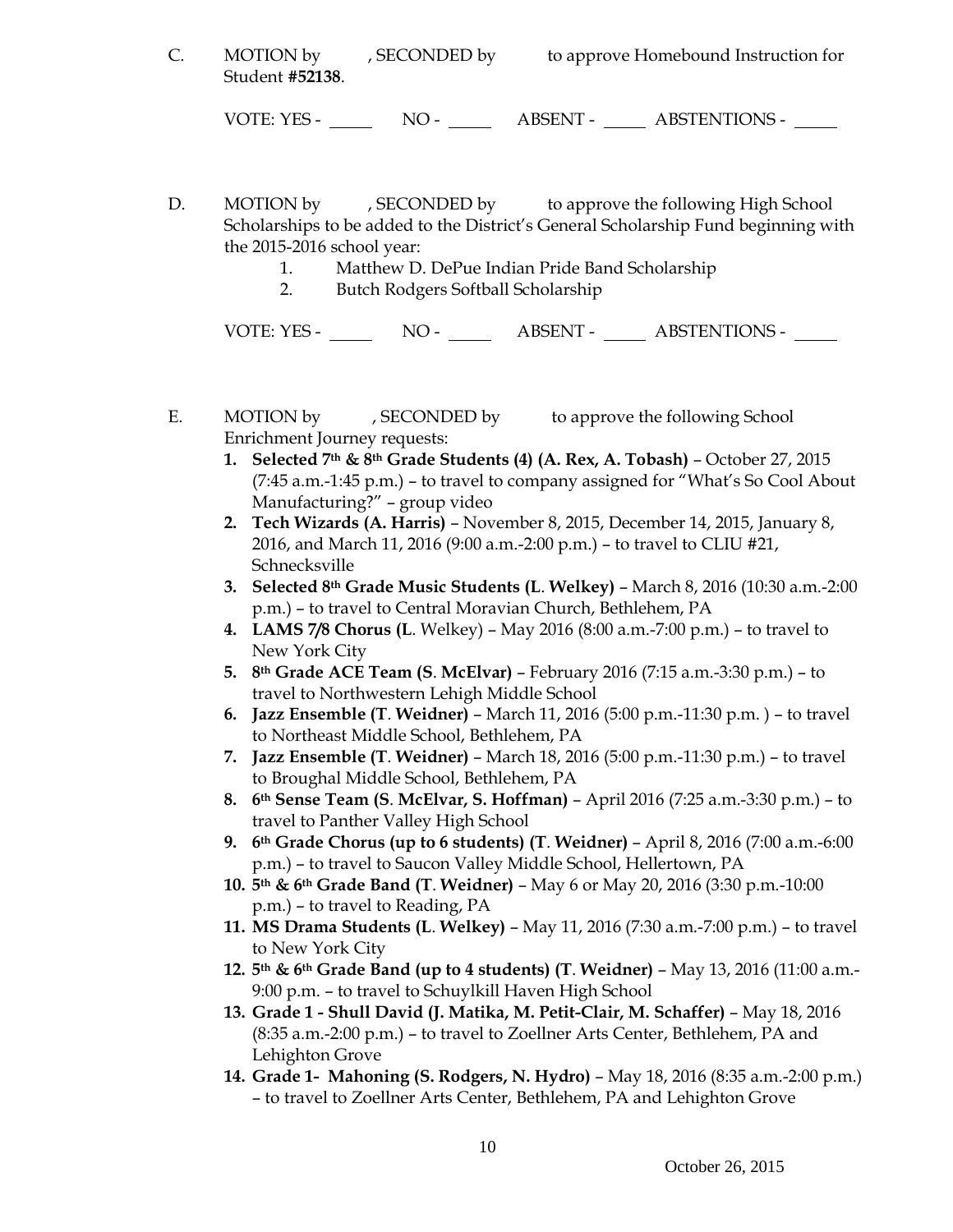- **15. Middle School Life Skills (T**. **Derr)**  November 6, 2015 (8:00 a.m.-1:00 p.m.) to travel to Carbon County Environmental Cetner
- **16. Middle School Life Skills (T**. **Derr)** November 10, 2015 (9:00 a.m.-1:00 p.m.) to travel to Trinity Pantry and Thrift Store
- **17. MS FBLA (A**. **Tobash)** December 15, 2015 (Snow date: December 17, 2015) (8:00 a.m.-5:00 p.m.) – to travel to Split Rock Lodge FBLA Regional Leadeship **Conference**

VOTE: YES - NO - NO - ABSENT - ABSTENTIONS -

## **XI. Programs**

A. MOTION by , SECONDED by to approve Use of School Property for: **1. Mahoning & Shull David Art Club (Adrienne Fedor) –** October 2015 - May 2016 (every other Wednesday) –  $4<sup>th</sup>$  Grade Art Club – 3:15 p.m. – 4:30 p.m. – Art Room **2. Mahoning PTO (Karen Shaffer) –** November 9, 2015 – 6:30 p.m.-8:00 p.m. - PTO Meeting (date change) – Mahoning Multi-Purpose Room **3. Shull David PTO (Mary Lichtenwalner)** – 10/5/15, 11/9/15, 12/7/15, 1/4/16, 2/8/16, 3/7/16, 4/4/16, 5/2/16 – 7:00 p.m.-8:30 p.m. - PTO Meetings – Shull David Multi-Purpose Room **4**. **GSEP Daisy Troop 3972 (Katherine Hosler/Micheal Anderson)** – October 27, 2015-May 17, 2016 – 3:30 p.m.-4:30 p.m. - Daisy Troop Meetings – Franklin Cafeteria **5**. **Lehighton Yoga Class (Maya Kowalcyk)** – 11/2,9,16,23/15, 12/7,14/15 - Yoga Class – 3:45 p.m.-4:45 p.m. – High School Library **6. Softball Open Gym (Greg Poremba)** – 1/3,10,17,18,24,31/16, 2/7,14,21,28/16 – 12:30 p.m.-3:00 p.m. – High School Gym **7. Volleyball Banquet (Lynn Jordan)** – November 15, 2015 – 5:00 p.m.-8:00 p.m. – High School Cafeteria **8. FCCLA/NAHS Bingo (Julie McHugh, Michael Reenock)** – February 21, 2016 (11:00 a.m.-4:00 p.m.) – High School Cafeteria **9**. **Interact Community Carnival (Cristi Marchetti)** – April 22, 2016 – 1:30 p.m.-9:00 p.m. – High School – Outside Area (TBA) **10**. **Touchdown Club (Football Parents) –** November 5, 2015 (5:00 p.m.-10:00 p.m.) – Bonfire at the HS between Indian Lane and Mahoning Street at a designated area **11**. **Zion UCC (John Lopata)** – November 14, 2015 (9:00 a.m.-10:00 p.m.) – to use the MS Parking Lot for a bus trip (alternate of HS Parking Lot of Football Playoff)

VOTE: YES - NO - NO - ABSENT - ABSTENTIONS -

## **XII. Old Business for Discussion**

A. PlanCon Part F Approval Documents enclosed for Middle School and High School from the Pennsylvania Department of Education.

(Enc. 26 & 27 – Peach)